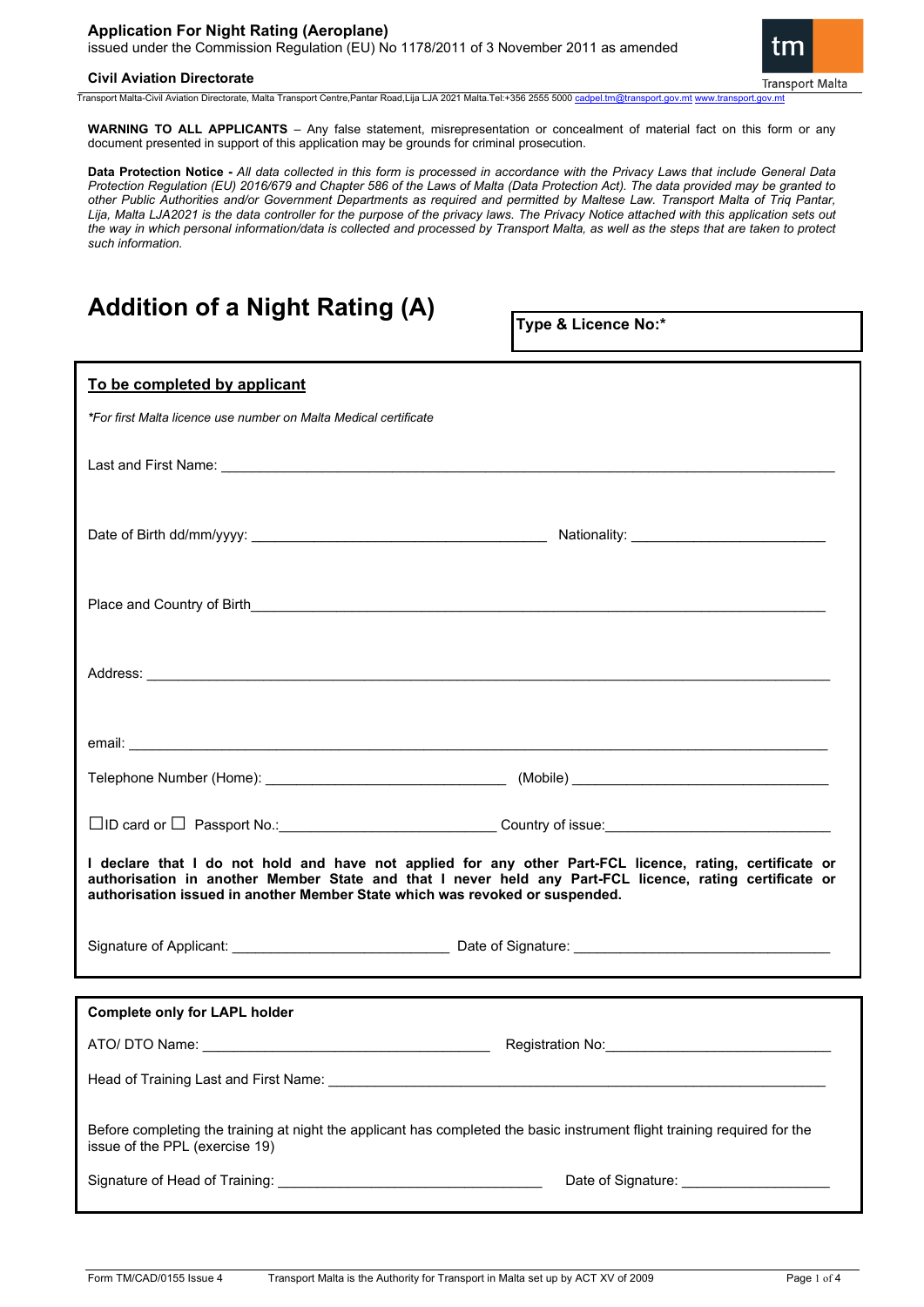## **Application For Night Rating (Aeroplane)**

Transport Malta-Civil Aviation Directorate, Malta Transport Centre,Pantar Road,Lija LJA 2021 Malta.Tel:+356 2555 5000 [cadpel.tm@transport.gov.mt](mailto:cadpel.tm@transport.gov.mt) [www.transport.gov.mt](http://www.transport.gov.mt/)

# **Addition of a Night Rating (A)**

| <b>Licence No:</b>                                                             |
|--------------------------------------------------------------------------------|
| To be Completed by ATO/ DTO and signed by Head of Training                     |
|                                                                                |
|                                                                                |
|                                                                                |
| The applicant has completed an approved course at the ATO/ DTO                 |
| Course started on date: end and ended on date: Total months: Maximum 6 months) |
| This course included:                                                          |
| Theoretical knowledge instruction; and<br>(i)                                  |
| hours of flight time on aeroplanes at night Minimum 5 hours; including<br>(ii) |
| hours of dual flight instruction Minimum 3 hours; and                          |
| hours of cross-country navigation Minimum 1 hour; and                          |
| A dual cross country flight of km Minimum 50 Km (27 NM); and                   |
| solo take-offs Minimum 5; and                                                  |
| solo full stop landings Minimum 5                                              |
| Date of Signature: ______________                                              |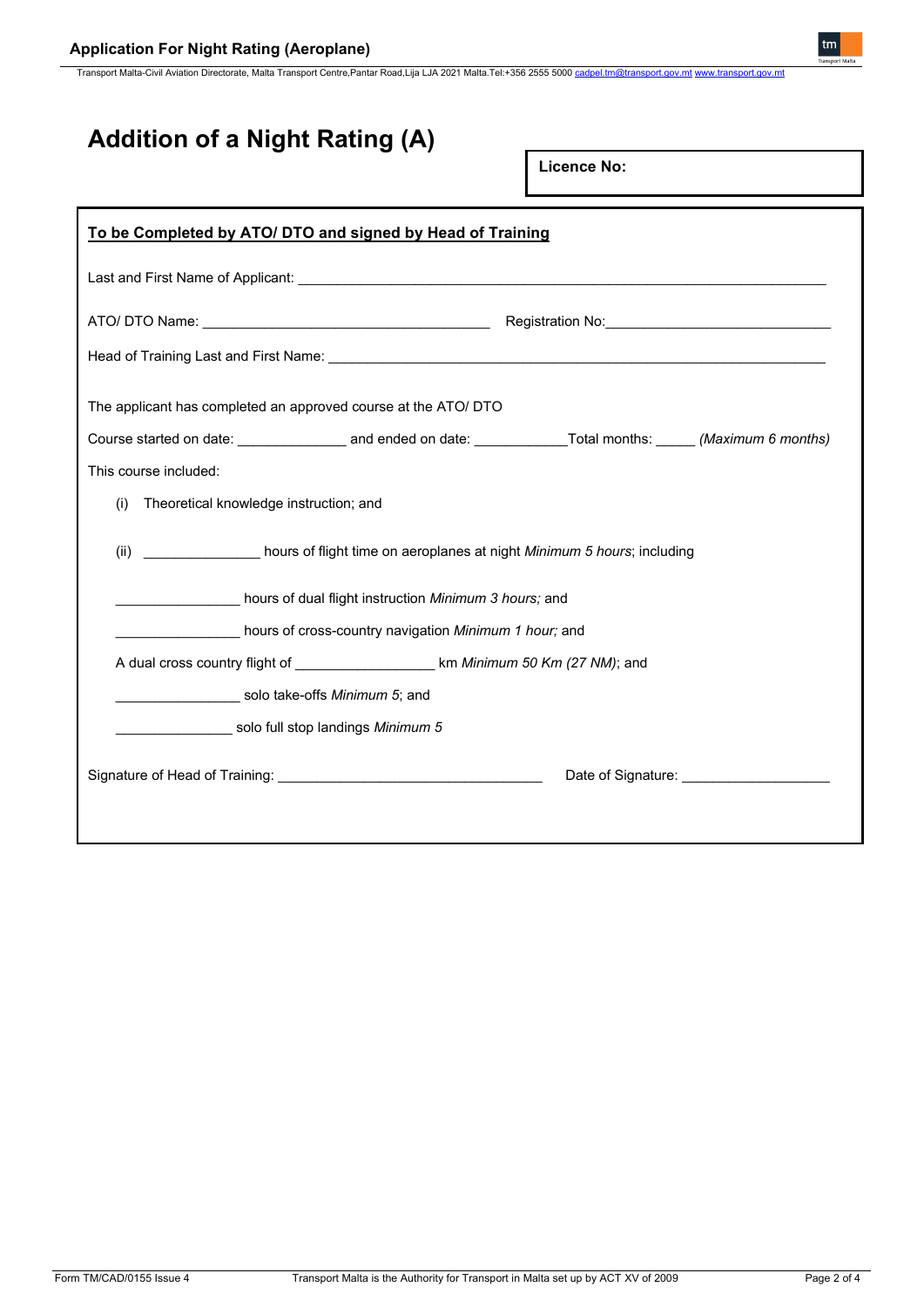Transport Malta-Civil Aviation Directorate, Malta Transport Centre,Pantar Road,Lija LJA 2021 Malta.Tel:+356 2555 5000 <u>c</u>

## **Submission Instructions**

## **Documents Required:**

- 1. Log Book All flight instruction must be counter-signed by the instructor
- 2. Copy of ATO/ DTO Approval Certificate if not issued by Transport Malta

### **It is important to send all the documents to avoid a delay in the issue of the licence.**

## **Transport Malta – Civil Aviation Directorate Bank Details:**

Bank Name: Bank of Valletta Bank Branch: Naxxar Bank Address: 38, Triq tal-Labour, Naxxar NXR 9020 Bank's BIC Code: VALLMTMT Sort Code: 22013 Account Holder: Transport Malta – Civil Aviation Directorate Account No: 12000580013 IBAN No: MT13VALL 22013 0000 000 12000 5800 13

**Fee**: The applicable fee in the Malta Air Navigation Order / Scheme of Charges on the Transport Malta website has to be submitted with the application.

**Queries**: If you need additional information send an email to [cadpel.tm@transport.gov.mt](mailto:cadpel.tm@transport.gov.mt) to the attention of **Personnel Licensing Section, Transport Malta Civil Aviation Directorate** - giving your contact telephone number.

### **Send completed form to:**

Transport Malta – Civil Aviation Directorate, Personnel Licensing Section, Pantar Road Lija, LJA 2021, Malta